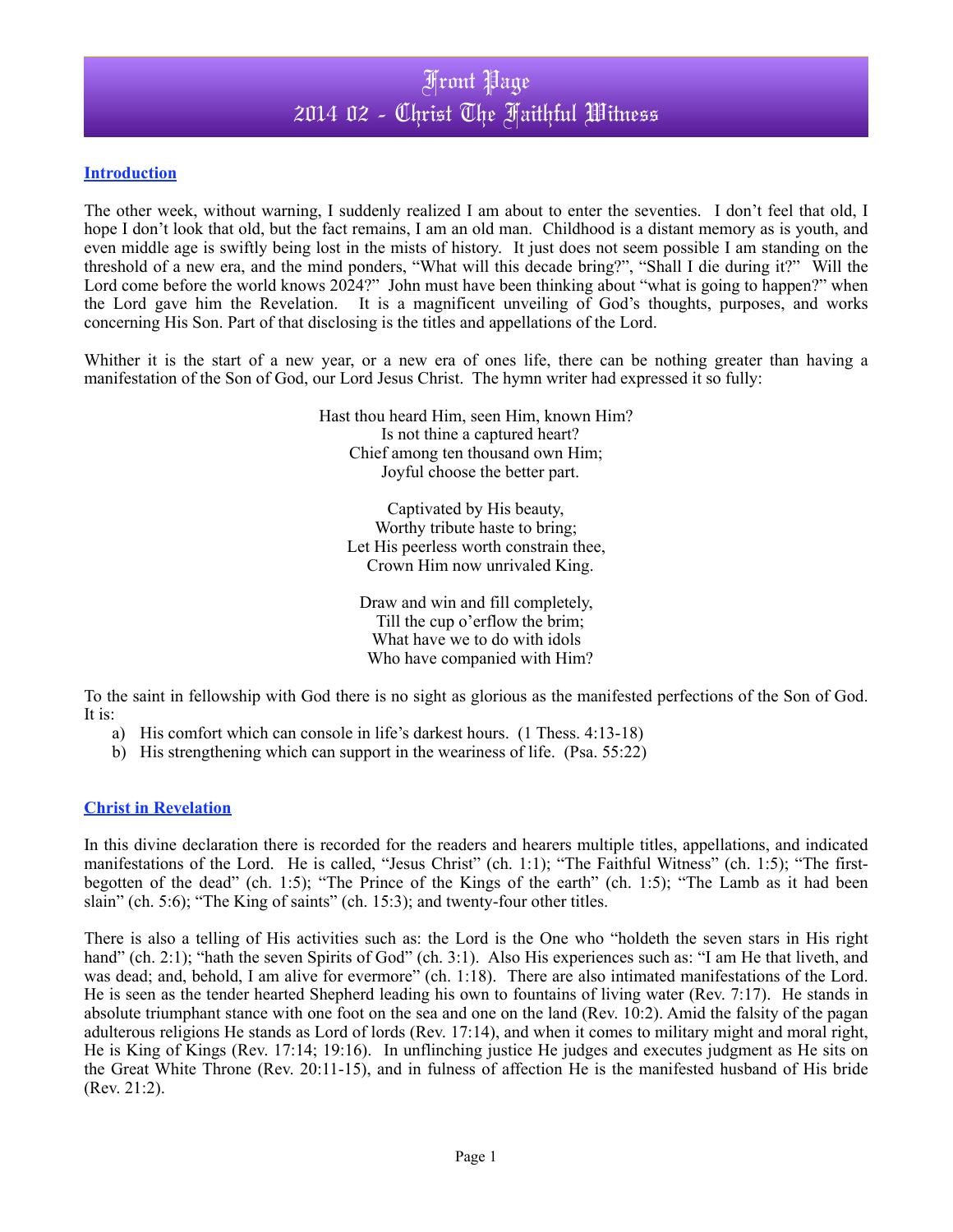## Front Page 2014 02 - Christ The Faithful Witness

Revelation is dealing with the celestial world with all its authority and glory, and in that sphere of unsurpassed superlatives. Christ is seen preeminent. He is the object of exalting praise by countless multitudes who, with adoring wonder, exalt Him as the Redeemer (Rev. 5:9-14), the one who alone is worthy to take and open the book (Rev. 5:5).

Knowing such a glorious person was about to be manifested, what title or descriptive term would I have used first? I am sure I would have written: "And from God Almighty"; or "From the Lion of Judah"; but the Holy Spirit has referred to the Lord as: "The faithful and true witness, and the First Begotten from the dead, and the Prince of the Kings of the earth" (ch. 1:5). The first title is: "The faithful and true witness".

In meditating on these three I begin to understand that there are several reasons for this order. One is they are sequential. Had the Lord not been the "Faithful Witness", it would have meant that at some point or points in His life He failed and sinned. Had such been the case (and to clarify myself, the Lord could never sin), He would have been an unfaithful witness, therefore, could never have been the Firstborn from the dead nor the Prince of the Kings of the earth.

Of all the times when the Lord bore witness to the truth the Holy Spirit, in the epistles, makes particular attention to one specific time, and speaking of Him records: "Christ Jesus, who before Pontius Pilate witnessed a good confession" (1 Tim. 6:13). Pilate interrogated the Lord as to His Kingship. To confess as to being such was an automatic death sentence for treason, but being the faithful witness the Lord confessed to its reality (Jn. 18:37). Furthermore, as the faithful witness the Lord had corrected Pilate's wrong perspective on his judicial abilities (Jn. 19:10-11).

Earlier the Lord had been surrounded by false witnesses, and in that dark hour He, like a blazing light, shone as a faithful witness. The chief priests knew the scriptures, and knowing that, Moses wrote: "If a soul sin, and hear the voice of swearing (adjuration, a court setting), and is a witness, whether he hath seen or known of it; if he do not utter it, then he shall bear his iniquity" (Lev. 5:1). The chief priest said: "I adjure thee by the living God, that Thou tell us whether Thou be the Christ, the Son of God" (Matt. 26:63). To this the Lord must answer regardless of the consequences. As the faithful witness He responded: "Thou hast said: nevertheless I say unto you, Hereafter shall ye see the Son of man sitting on the right hand of power, and coming in the clouds of Heaven" (Matt. 26:64).

As we look forward to whatever days lie ahead of us, there will be times when we, like Peter, John, Moses, David, and Aaron will fail in our witness for God.

- a) Like Peter, there will be times when we will deny when we ought to be bold (Matt. 26:74)
- b) Like John when with the disciples forsook the Lord and fled (Mk. 14:50)
- c) Like Moses when he got angry with the people of God and spoke unadvisedly (Num. 20:10; Psa. 106:33)
- d) Like Aaron when he responded to the pressure of the people and did that which he had to lie about (Ex. 32:1-23)
- e) Like David when he was slothful and unfulfilling of his responsibility of leading the people to victory (2 Sam. 11:1).

Which of us could point an accusing finger at any of them for have we not failed in the same ways?

How then can I approach God? Rather than getting down because of past failures, I approach God in all the perfections of that lovely "Faithful Witness" who never failed, but was superlatively perfect in every work and deed. As the Faithful witness His life corresponded with His words and teachings, and never brought a shadow or shame on the Father or God. He never had an expression or activity that He had to put a spin on; never was there a covert action in His life; He never needed a sacrifice to approach God nor ever ask for forgiveness; much less being able to say: "He restoreth my soul". In His life, not only was every word and deed beyond reproach, void of inconsistency, nor was His power curtailed due to personal sin.